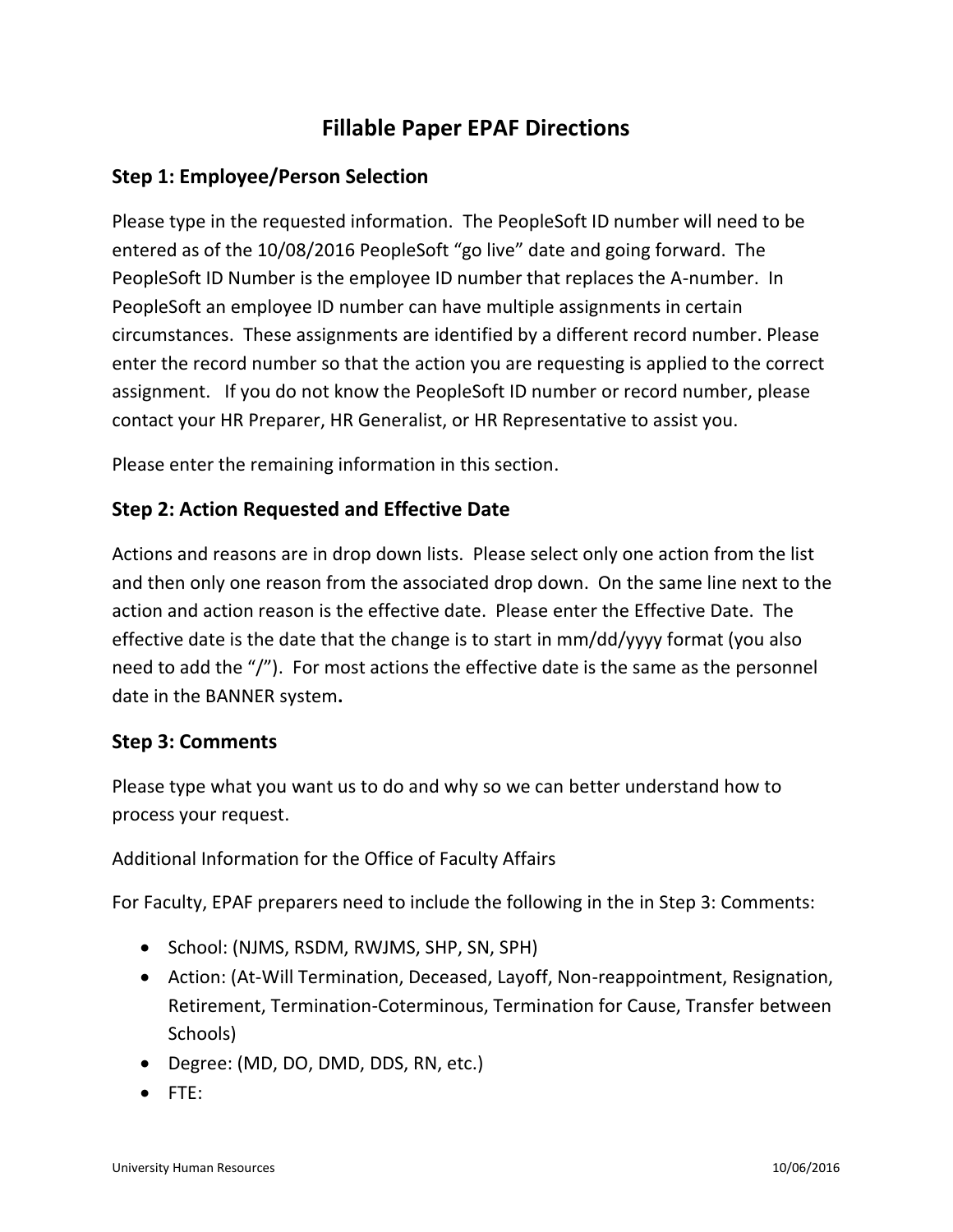- Tenure Status: NT, TT, TE (This would be the tenure status just prior to the separation)
- Salary Table: (FA, FP, FN, FS, FE, FD, FJ, FX)
- Salary Grade:
- Last Academic Base Salary:
- No longer AAUP-RBHS, AAUP-AFT or NJEA Eligible
- Vacation Day Pay Out: Days
- Change to Volunteer Appointment New title (XYZ) [if applicable, attach appropriate documentation]

## **Step 4: Internal Approval Routing**

Please type the name and phone number of the Originator, Department Approval, Budget Approval, and any optional approval you need.

## **Step 5: Steps for Separations**

Additional documentation will be needed for separating employees who accrue time in the University's Absence Reporting System.

Separations require the following documentation to complete processing:

- The Paper EPAF
- Acknowledgement that the BC-10 form has been given to the departing employee.
- Separation letter (signed) and other supporting documentation as indicated above.
- The Days Remaining Report from the University's Absence Reporting System for all Staff who accrue time.
- Days to be paid out upon separation for Faculty (reported in the Comments section of the EPAF Form).

Urgent "Separation" and other EPAF actions need to be communicated to your HR Generalist, Faculty Coordinator, and/or HR Preparer quickly so they can notify the HCM Unit and Payroll. Please call and email them and then send the Paper EPAF and other supporting documentation as indicated above.

#### **Final Steps**